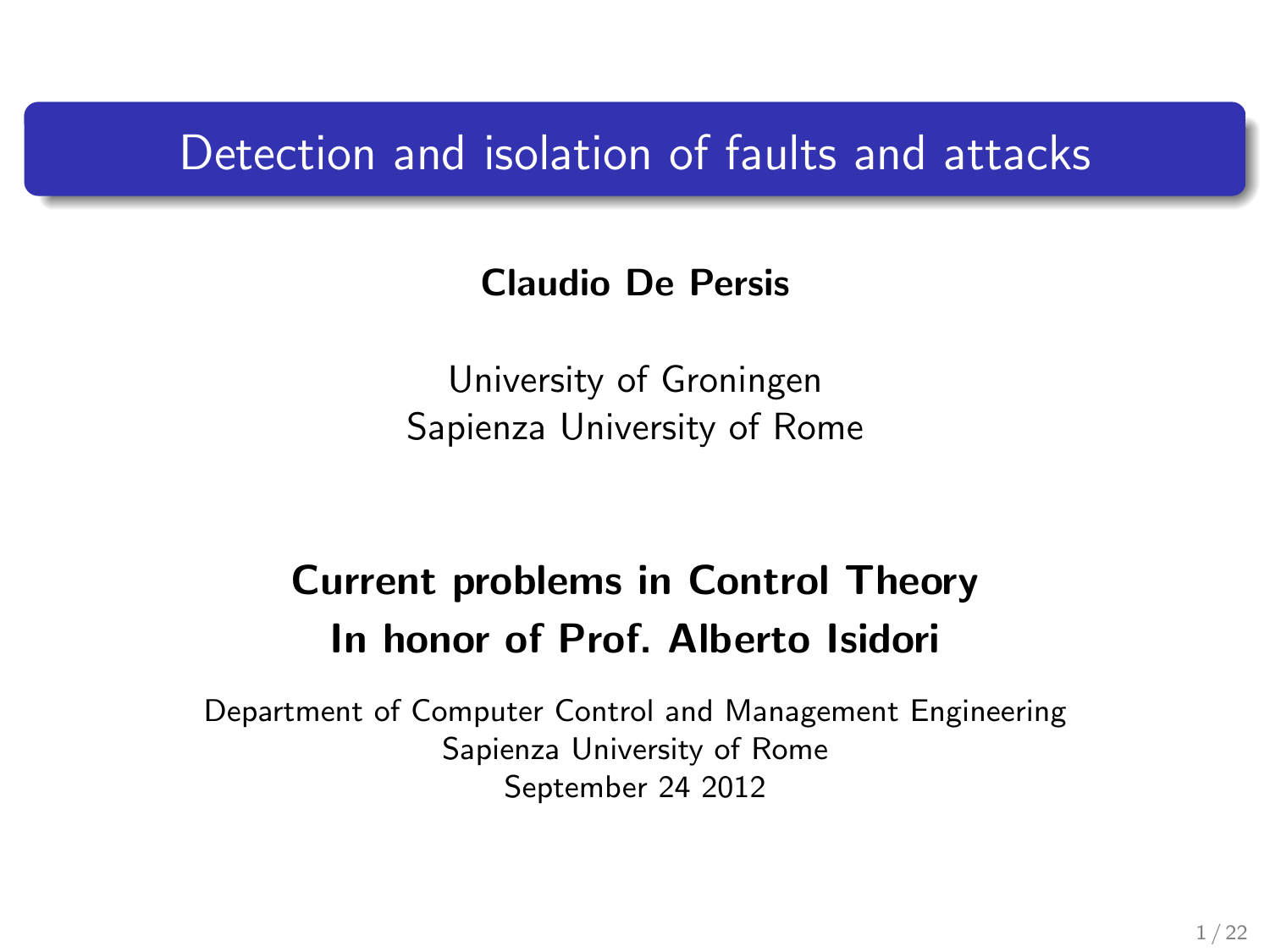### **Fault**

A fault in a device (airplane, ship, robot, etc.) is a deviation of the structure of the system or of its parameters from a nominal situation

### Fault detection and isolation

Fault detection and isolation is an engineering field dealing with methods for

- Revealing the presence of such deviations (fault detection)
- Differentiating between possible faults and disturbances (fault isolation)

It is a discipline at the crossroad of multiple engineering branches

- **Automatic control**
- Computer engineering
- Signal processing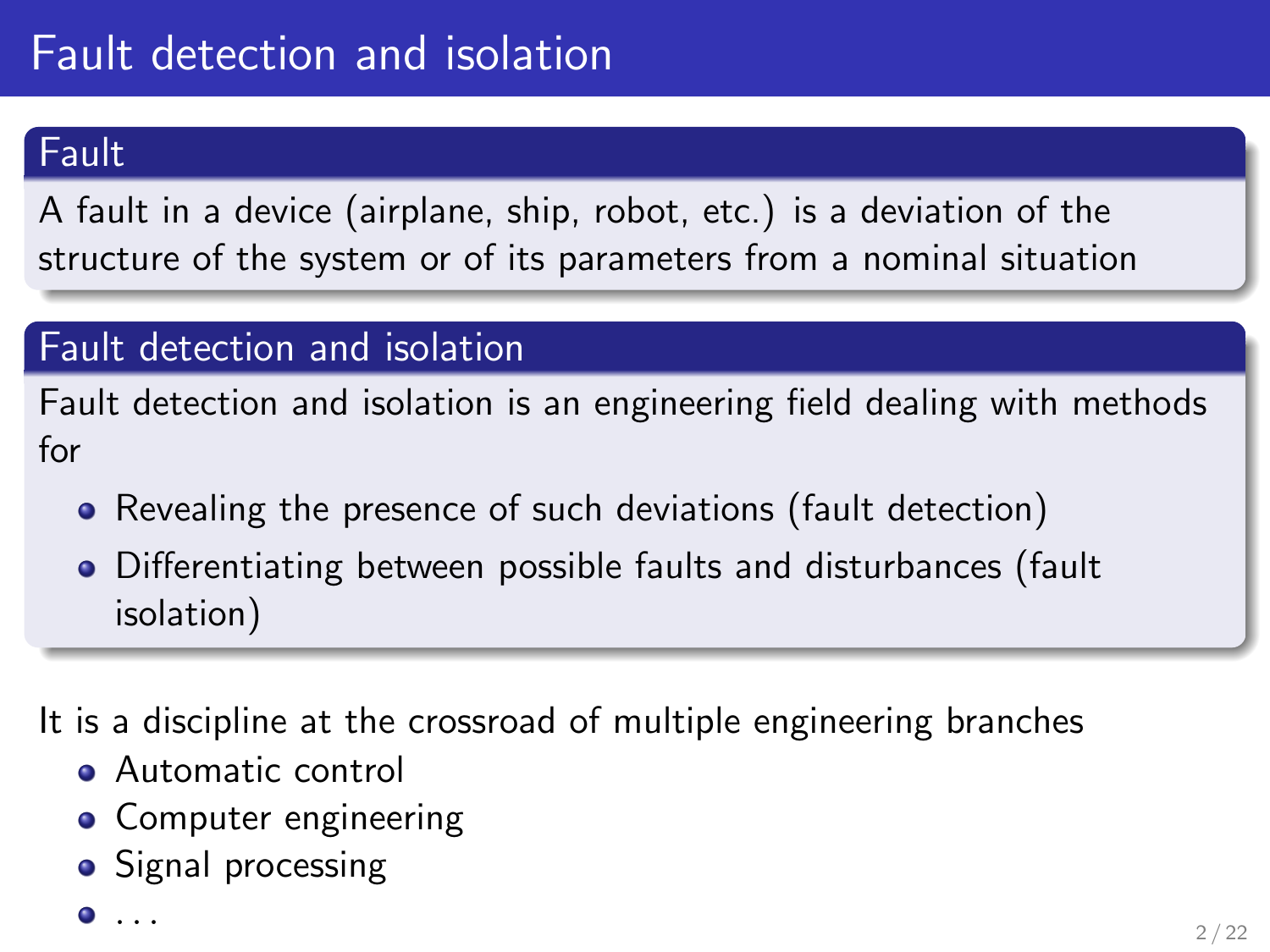### Model-based fault detection

In model-based fault detection the device under monitoring is described by a mathematical model

Systems of linear ordinary differential equations

$$
\dot{x} = Ax + Bu + Lm + Pw
$$
  

$$
y = Cx
$$

Systems of nonlinear ordinary differential equations

$$
\dot{x} = f(x) + g(x)u + \underbrace{\ell(x)m}_{\text{dynamics}} + \underbrace{p(x)w}_{\text{faults}}_{\text{faults}} + \underbrace{p(x)w}_{\text{disturbance}}
$$
\n
$$
\dot{y} = h(x)
$$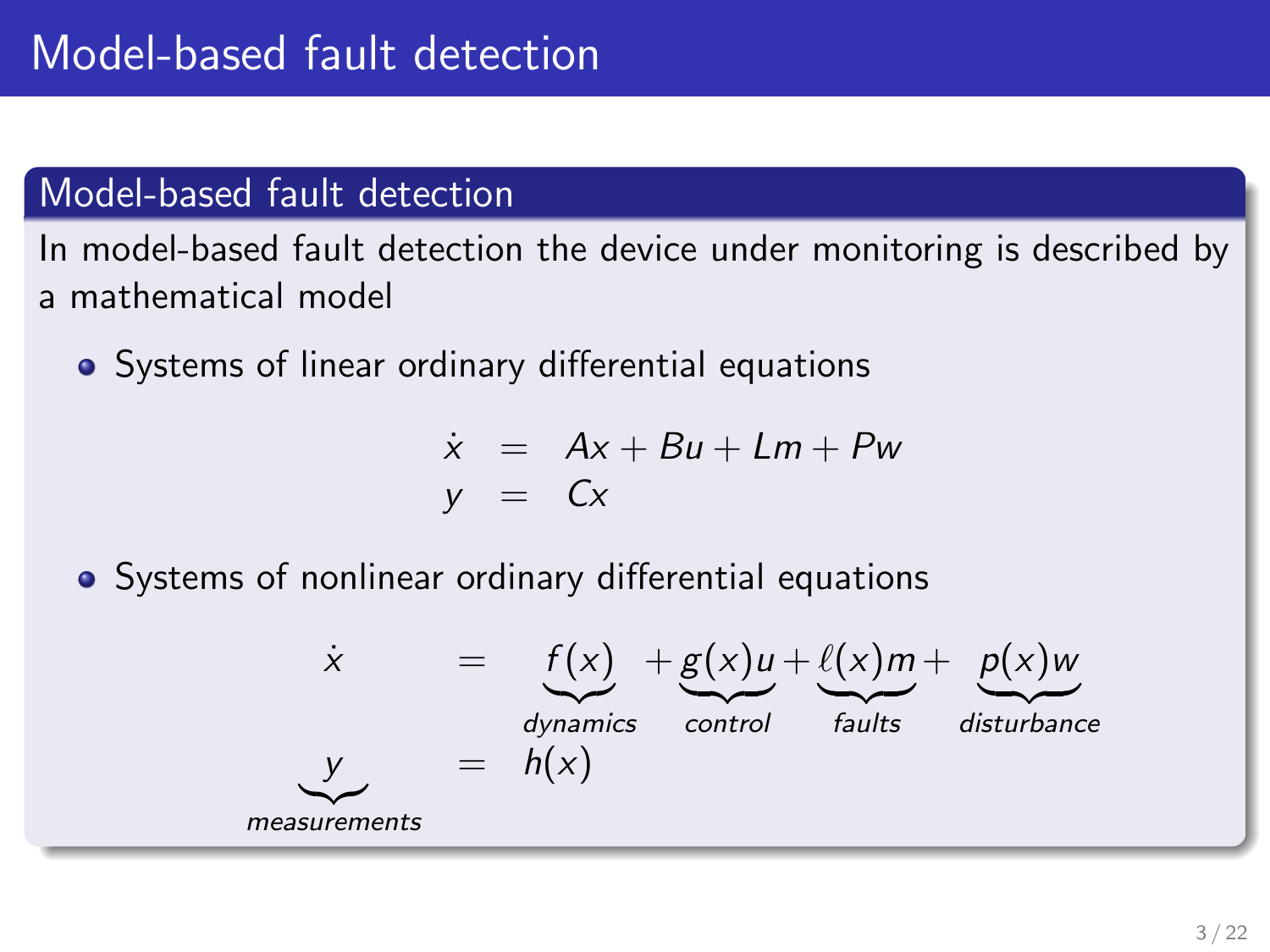Simplified equations of motion of a VTOL aircraft in a vertical lateral plan

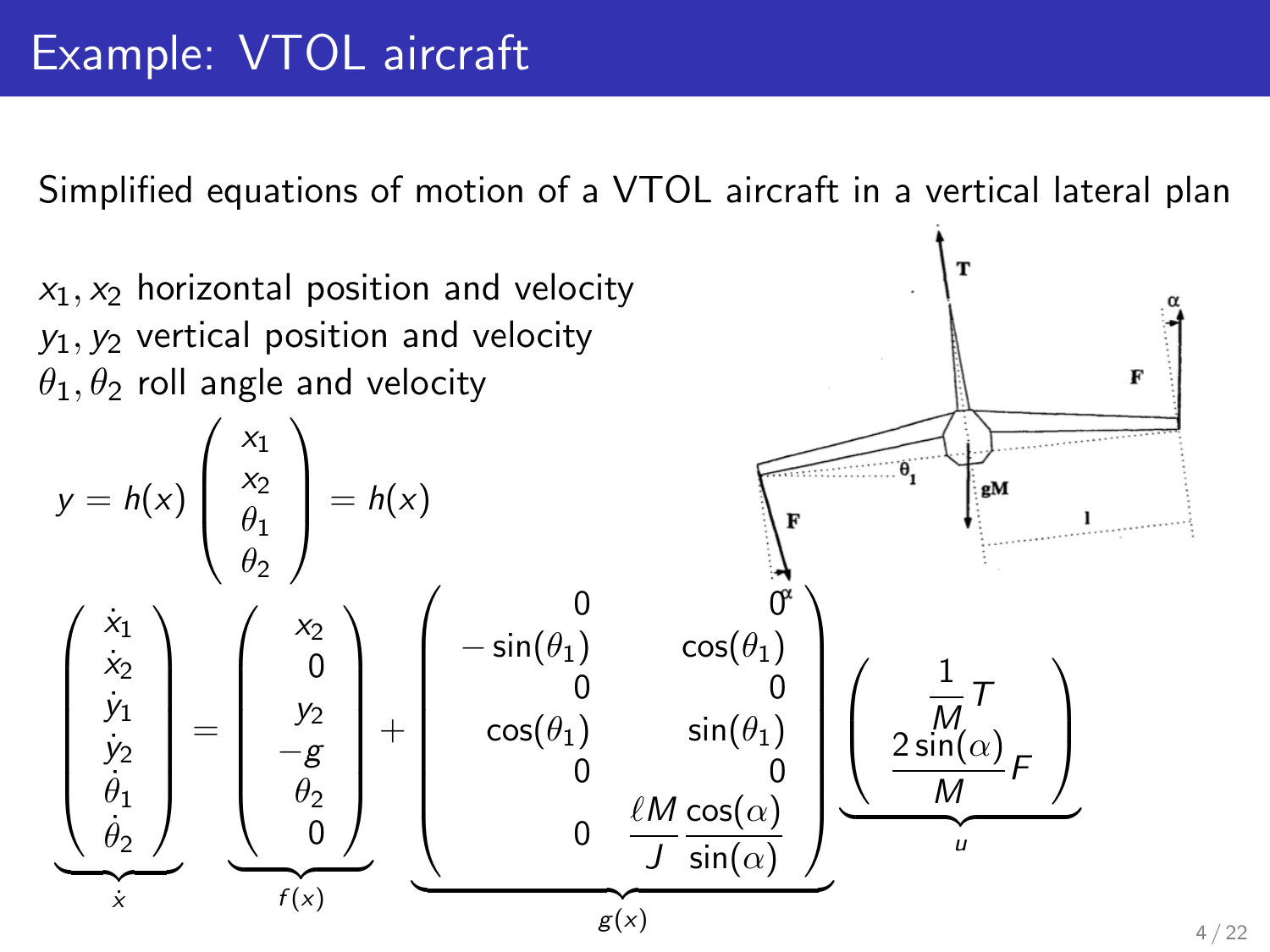A power loss of the actuators can be modeled as

$$
m_i = -(1+\varphi_i)u_i, \quad \varphi_i \in [-1,0]
$$

to obtain the system



DP-DE SANTIS-ISIDORI. Nonlinear actuator fault detection and isolation for a VTOL aircraft. American Control Conference (2001) 4449–4454.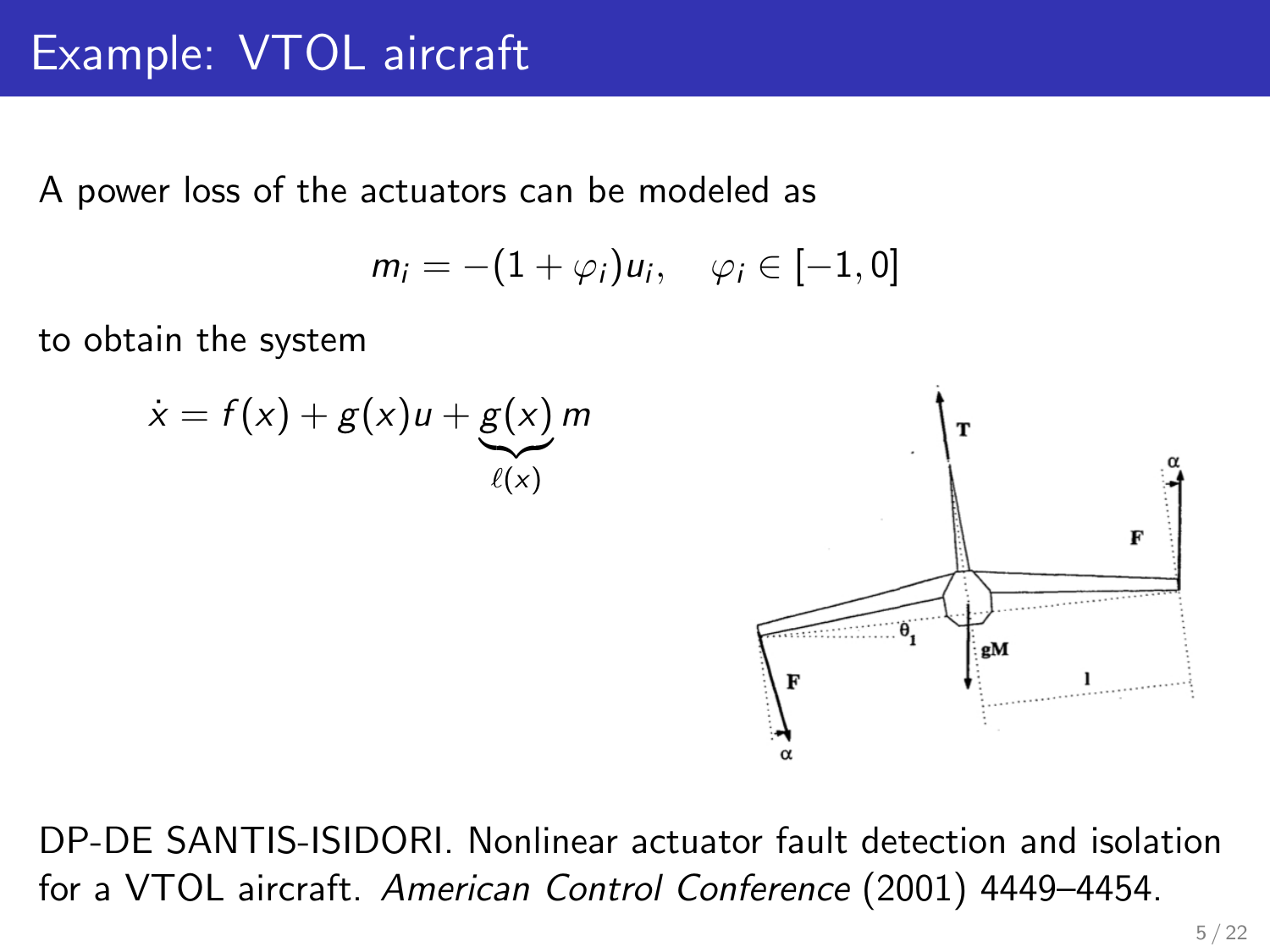#### The monitored system

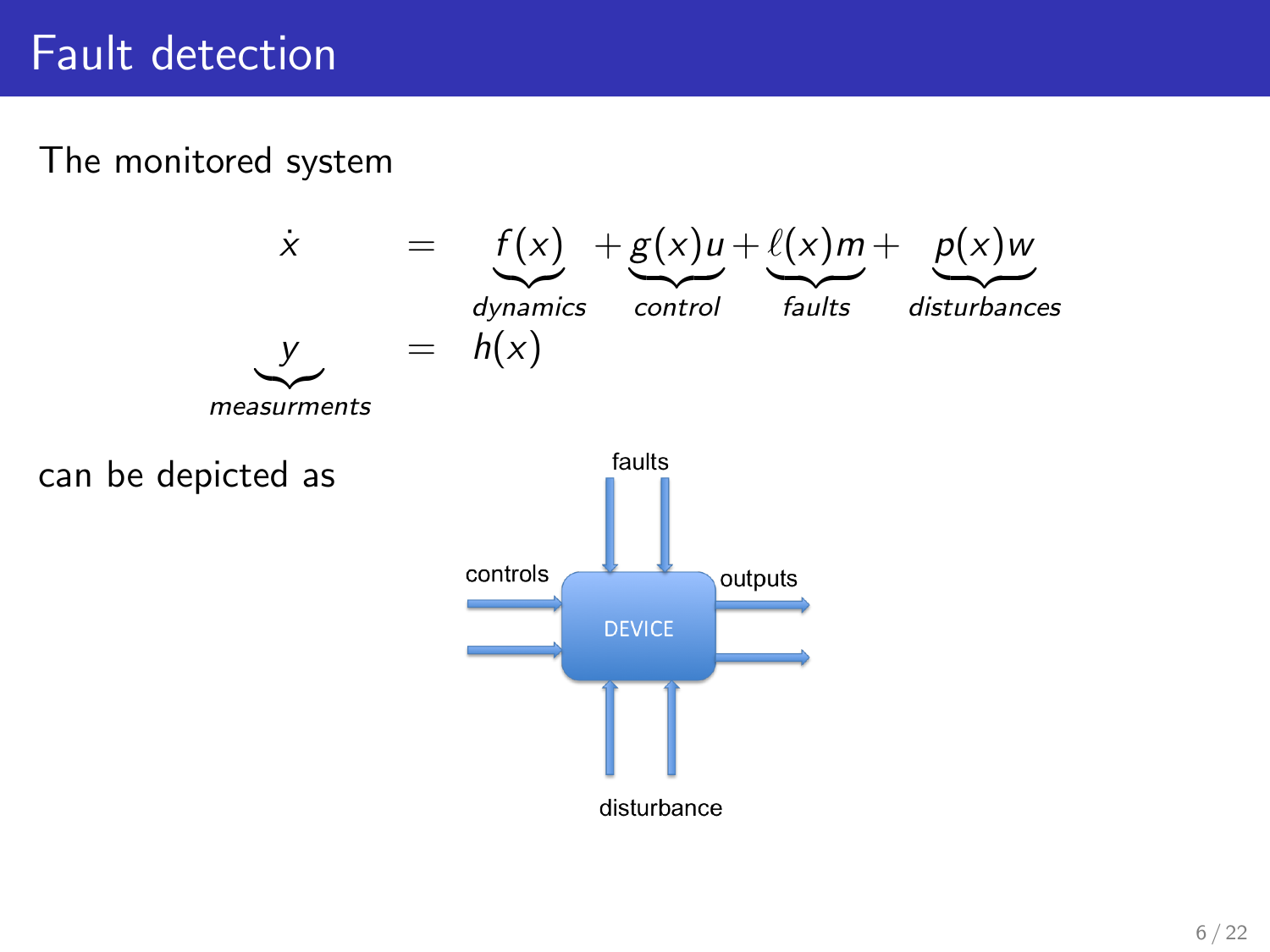The fault detection is carried out by a diagnostic filter

- $\bullet$  It is a dynamical system with the measured signals  $u, v$  as inputs
- $\bullet$  It generates diagnostic signals (residuals) r

$$
\dot{\xi} = \varphi(\xi, y) + \chi(\xi, y)u, \quad r = \psi(\xi, y)
$$

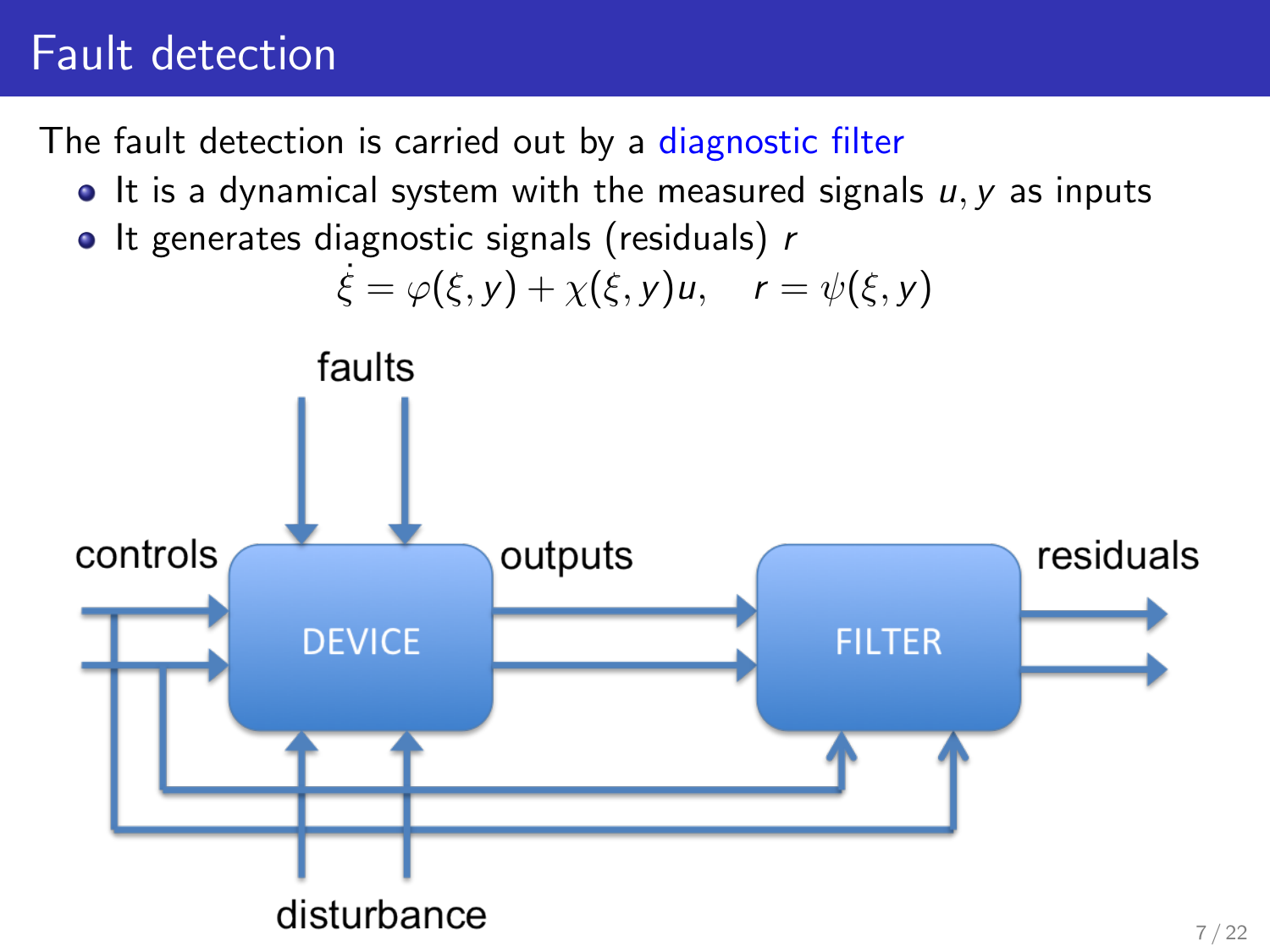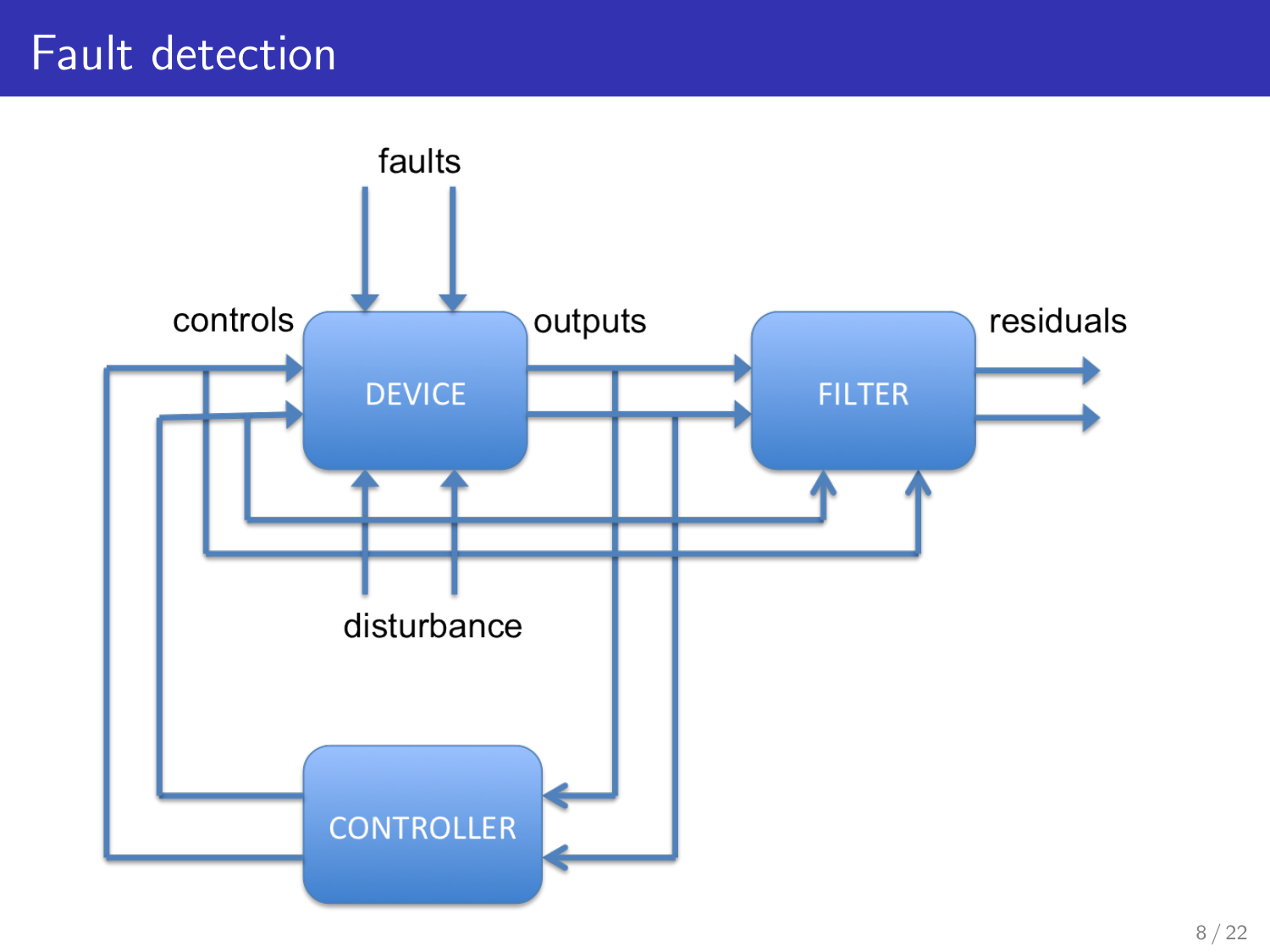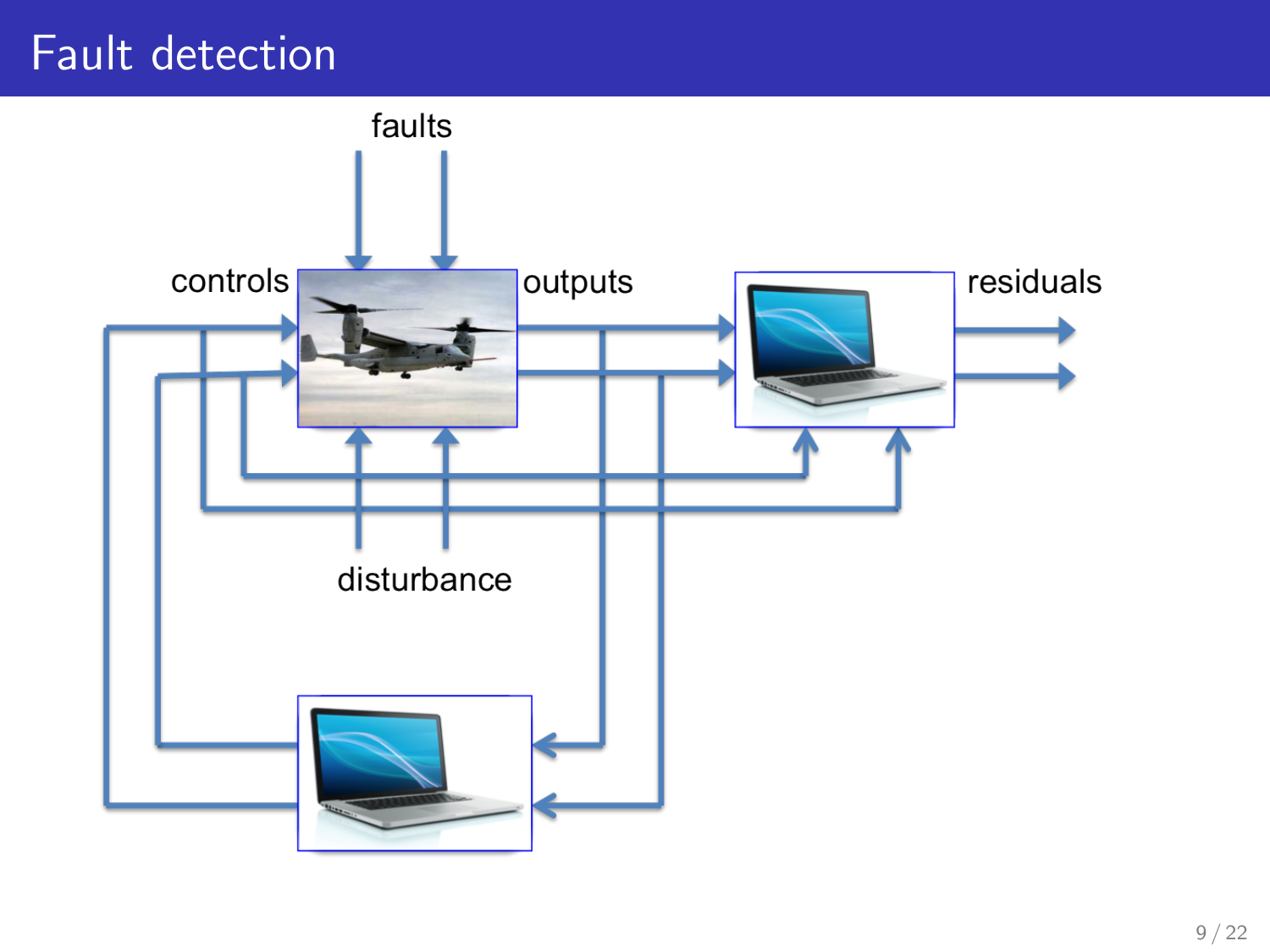#### Fundamental problem of residual generation (FPRG)

Given a device affected by a fault  $m$  and a disturbance  $w$ , find a filter which generates a diagnostic signal  $r$  called "residual" such that

- $r$  depends "non trivially" by  $m$ , i.e. it is affected by  $m$
- $r$  depends "trivially" by  $w$ , i.e. it is unaffected by  $w$

• *r* converges to zero whenever  $m = 0$ 

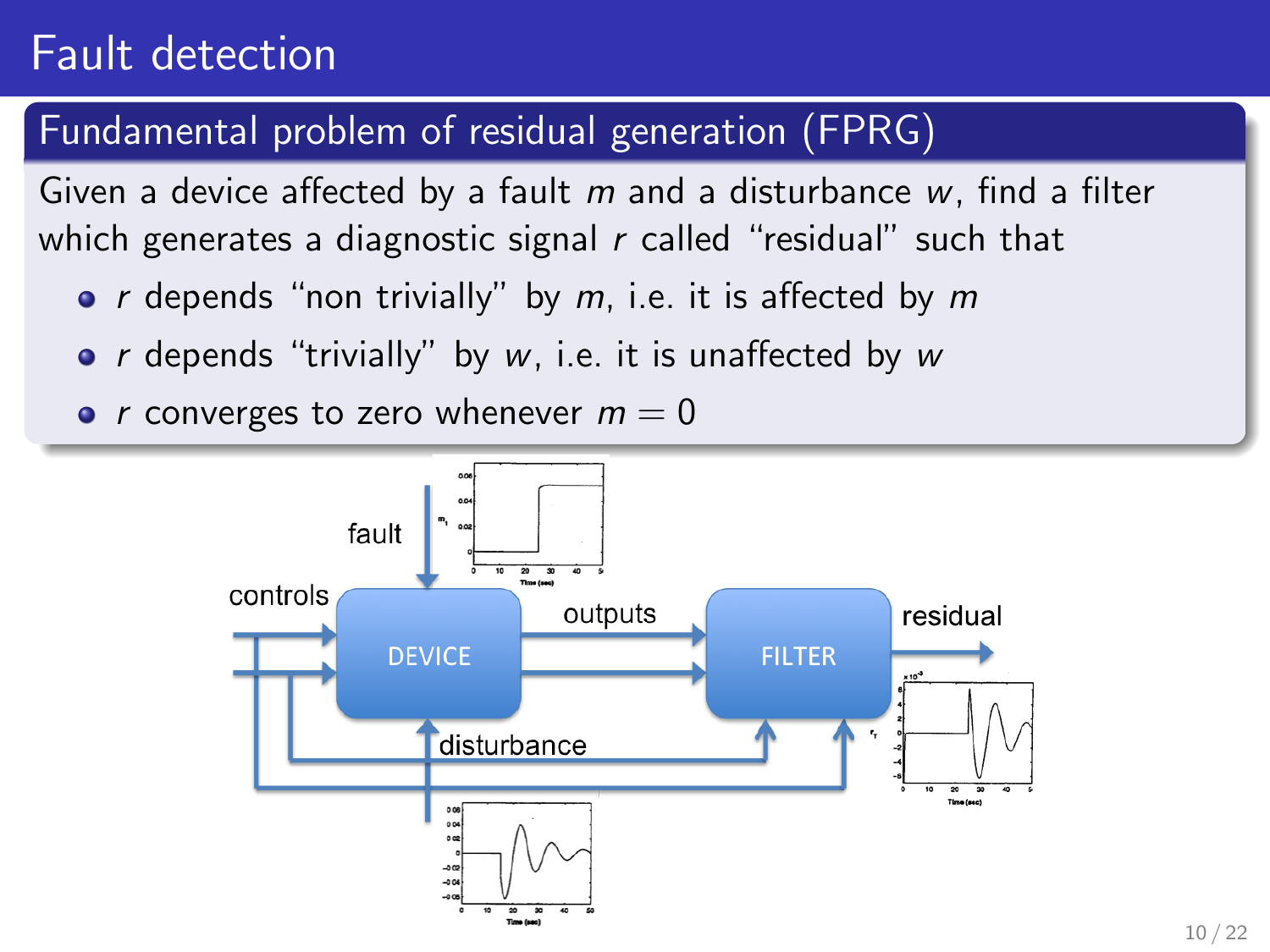# Extended problem of residual generation (EPRG)

#### Fault detection and isolation

Given a device affected by faults  $m_1 \ldots m_s$  and a disturbance w, find a filter which generates diagnostic signals  $r_1 \ldots r_s$  such that

- $r_i$  depends "non trivially" by  $m_i$ ,  $i=1,\ldots,s$
- $r_i$  depends "trivially" by  $w, m_j$  for all  $j \neq s$

•  $r_i$  converges to zero whenever  $m_i = 0$ 

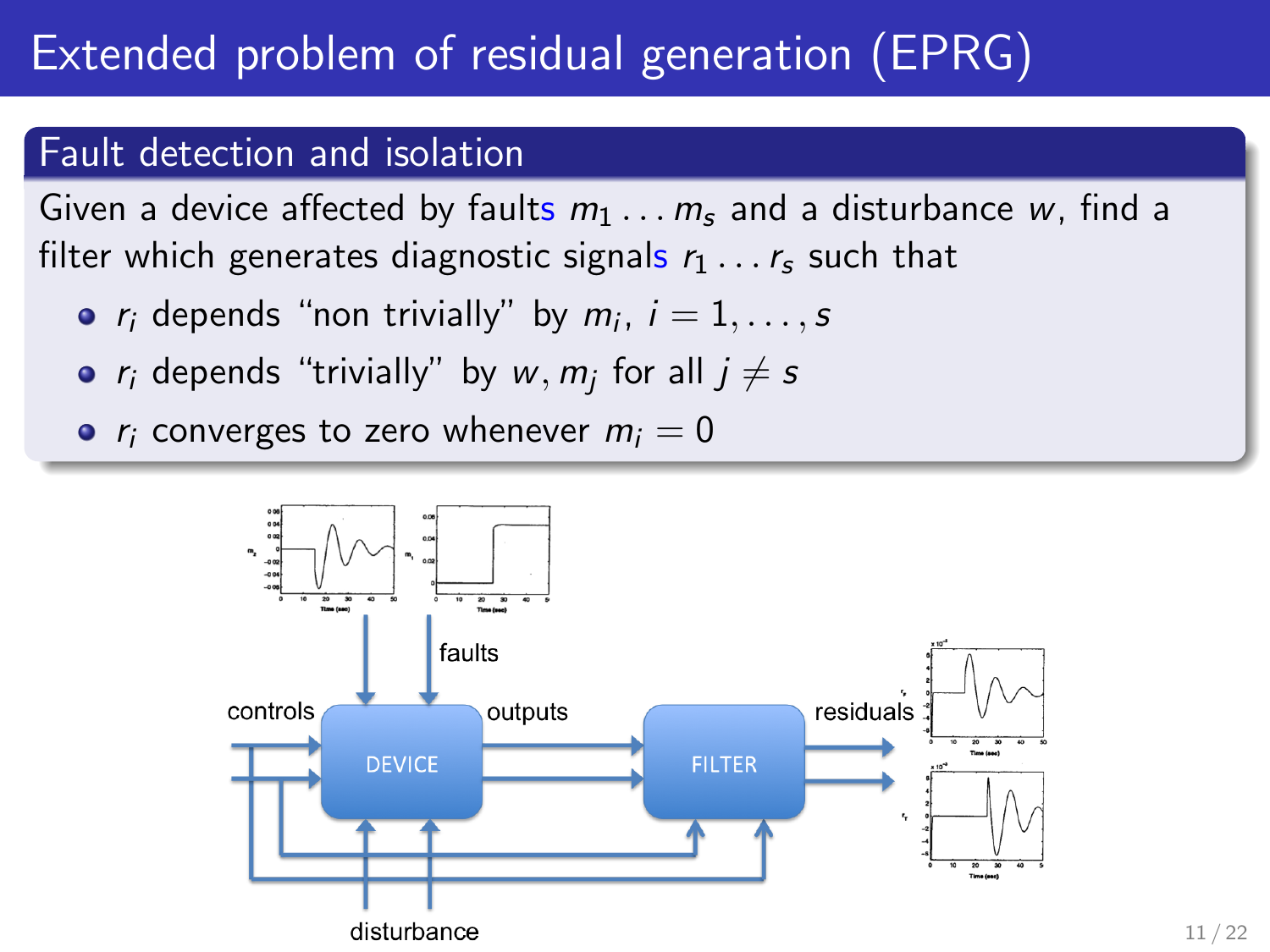### Fundamental problem of residual generation

- F(E)PRG formulated for linear systems by Massoumnia-Willsky-Verghese at the end of the '80s
- The analysis was based on the linear geometric control theory introduced by Basile-Marro and Morse-Wonham at the end of the '60s
- Solving FPRG  $\Rightarrow$  solving the EPRG

#### Limitations

- Most of the engineering devices are nonlinear
- Tools for the solution of the problem were not available
- Filter syntesis for nonlinear systems is much more difficult than for linear systems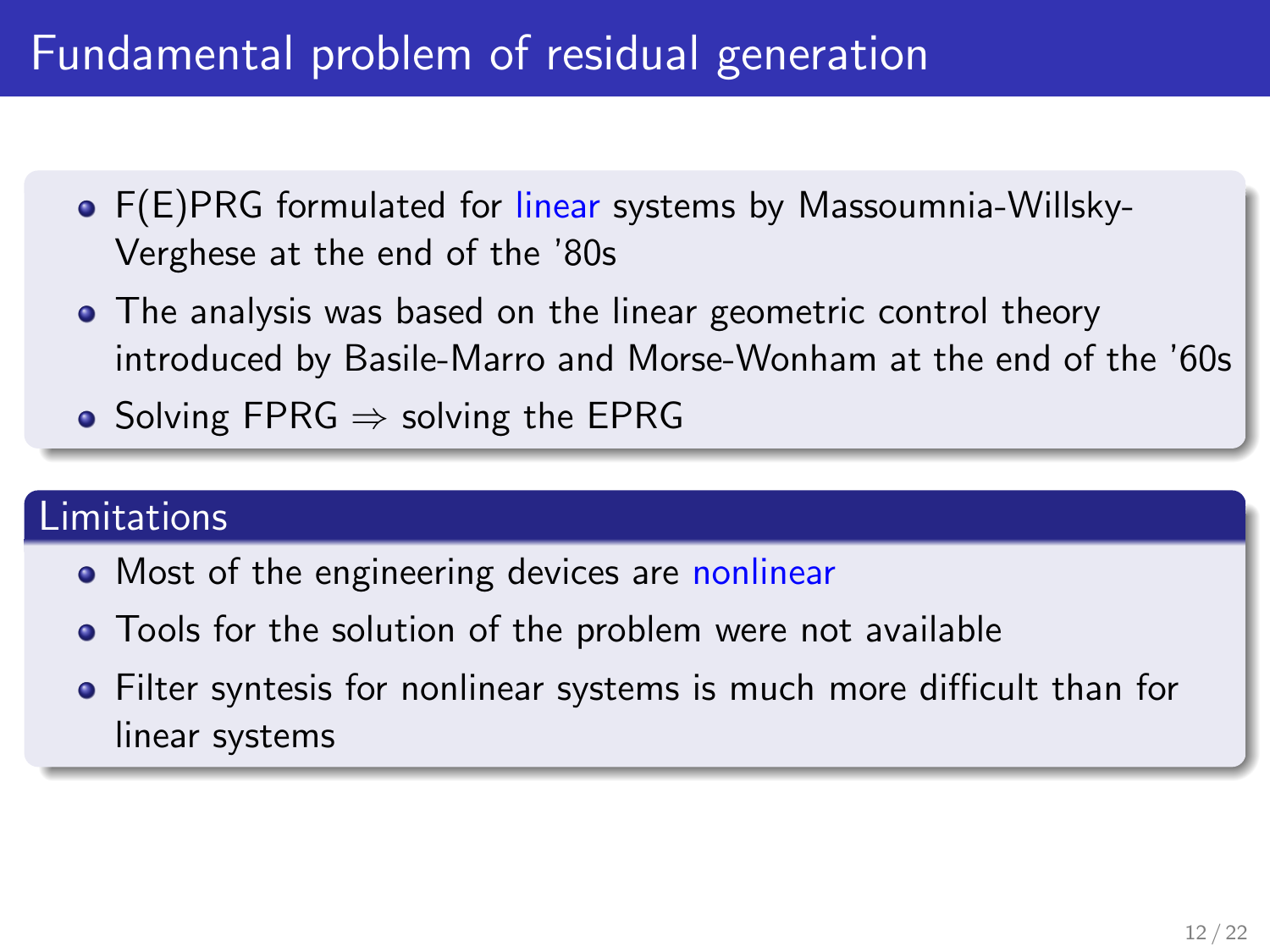### Fundamental problem of residual generation

Device  $+$  filter

$$
\begin{pmatrix}\n\dot{x} \\
\dot{\xi}\n\end{pmatrix} = \begin{pmatrix}\nf(x) \\
\varphi(\xi, y)\n\end{pmatrix} + \begin{pmatrix}\ng(x) \\
\chi(\xi, y)\n\end{pmatrix} u + \overbrace{\begin{pmatrix}\n\ell(x) \\
0\n\end{pmatrix}}^{\ell^e} m + \overbrace{\begin{pmatrix}\np(x) \\
0\n\end{pmatrix}}^{\rho^e} w
$$
\n  
\n $r = \psi(\xi, h(x))$ 



The germs of the solution were provided in Alberto's work  $r$  depends "non trivially" by  $m \Leftrightarrow \ell^e \not\in (\Omega^e)^\perp$  $r$  depends "trivially" by  $w\Leftrightarrow p^e\in (\Omega^e)^\perp$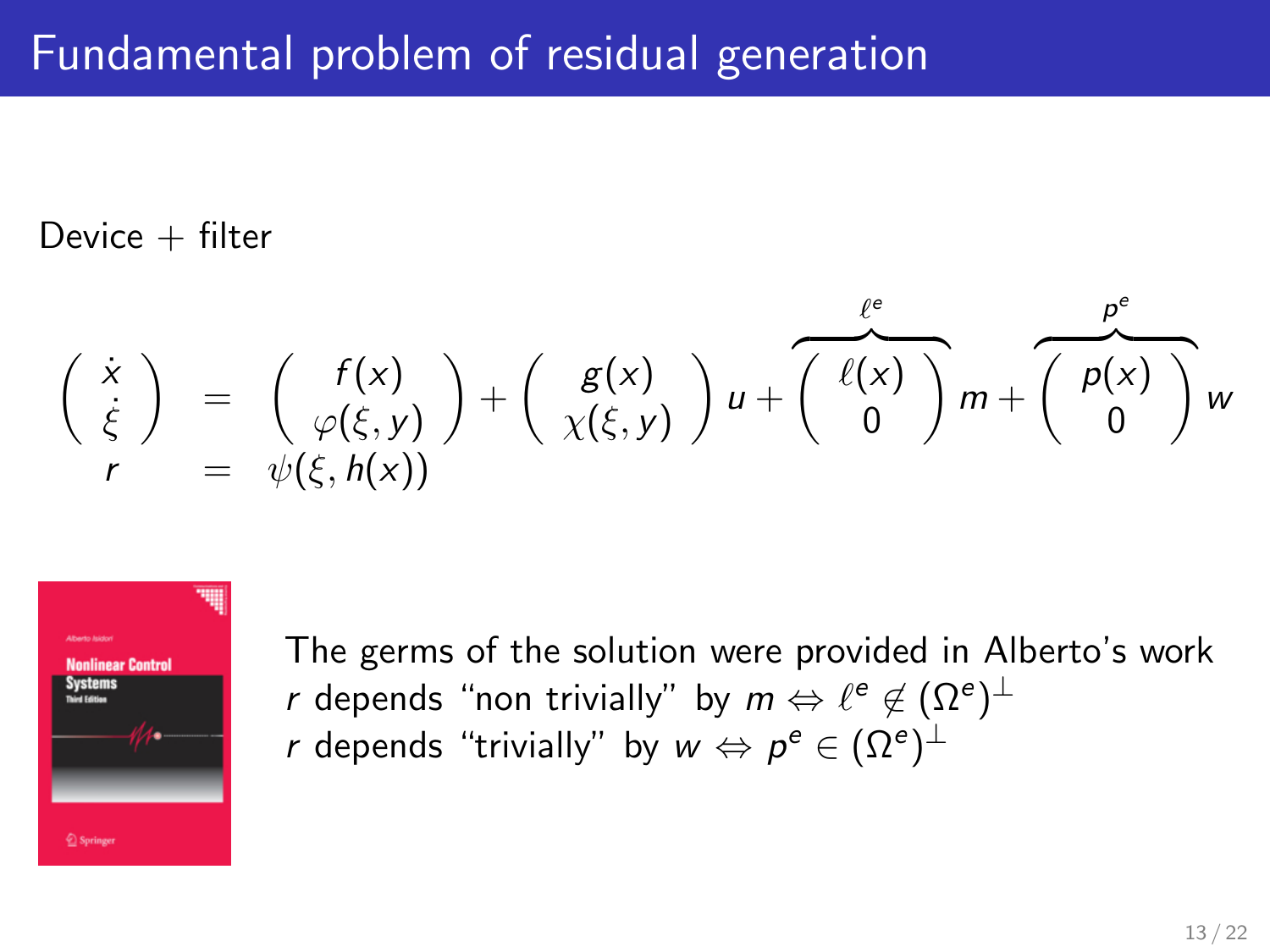- The missing geometric concept was named *unobservability distribution*
- It plays a fundamental role in the solution of the problem
- $\bullet$  It can be computed from  $f, g, p, h$  via suitable algorithms

$$
S_0 = \text{span}\{p\} \qquad Q_0 = (S_*^p)^{\perp} \cap \text{span}\{dh\} S_{k+1} = S_k + [g, S_k \cap \text{ker}\{dh\}] \qquad Q_{k+1} = Q_k \cap (L_g Q_k + \text{span}\{dh\}) S_k \rightarrow S_*^p \qquad Q_k \rightarrow Q_*^p
$$

DP-ISIDORI. On the observability codistributions of a nonlinear system. Systems & Control Letters, 40 (2000) 297–304.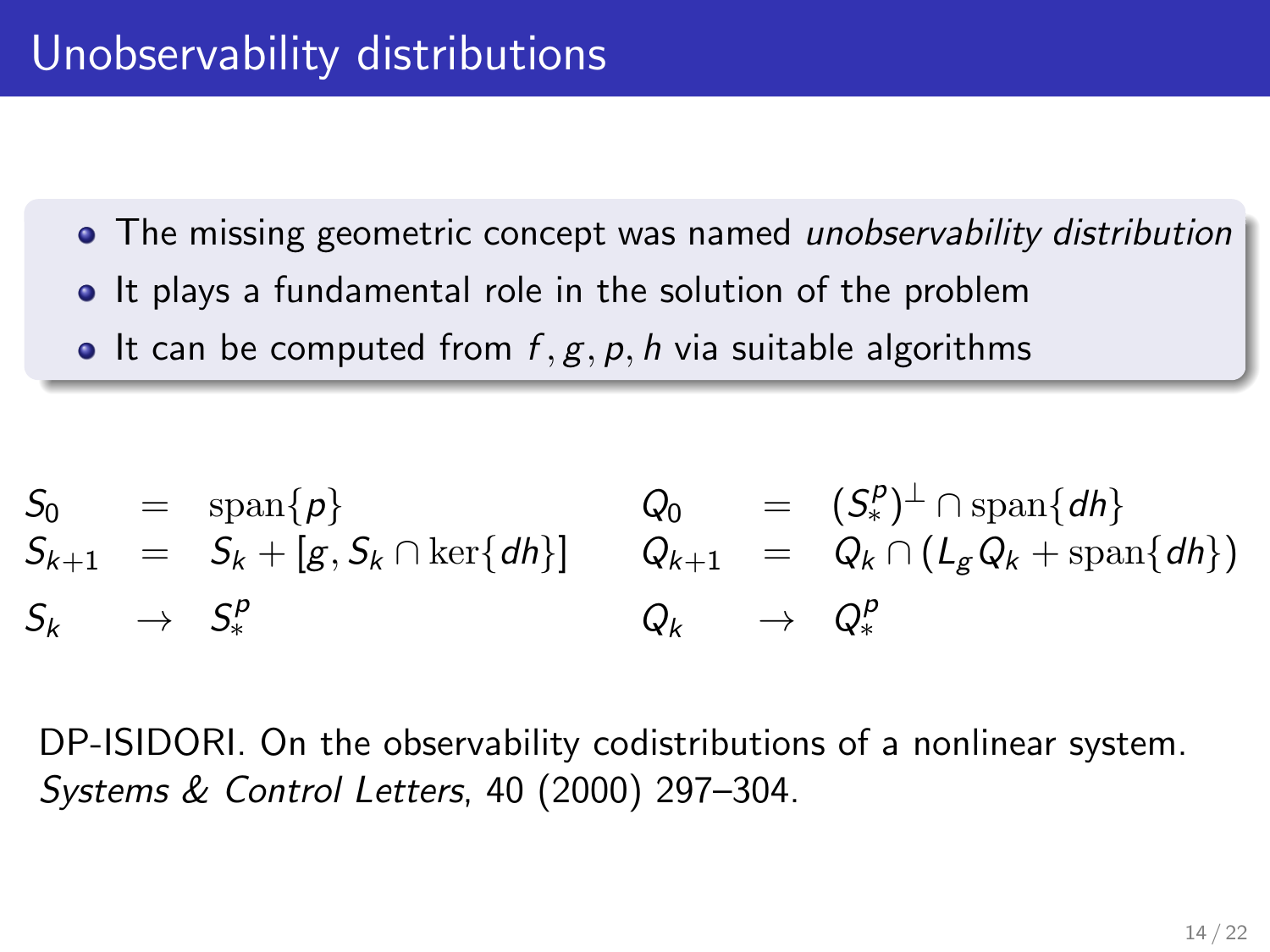# Solution of the FPRG

System

$$
\dot{x} = f(x) + g(x)u + \ell(x)m + p(x)w
$$
  
\n
$$
y = h(x)
$$

#### Fundamental problem of residual generation (FPRG)

Given a device affected by a fault  $m$  and a disturbance  $w$ , find a filter which generates a diagnostic signal  $r$  called "residual" such that

- $r$  depends "non trivially" by  $m$ , i.e. it is affected by  $m$
- $r$  depends "trivially" by  $w$ , i.e. it is unaffected by  $w$
- r converges to zero whenever  $m = 0$

#### Theorem

There exists a solution to the FPRG  $\Leftrightarrow \ell \not\in (Q_*^{\mathsf{p}})^\perp$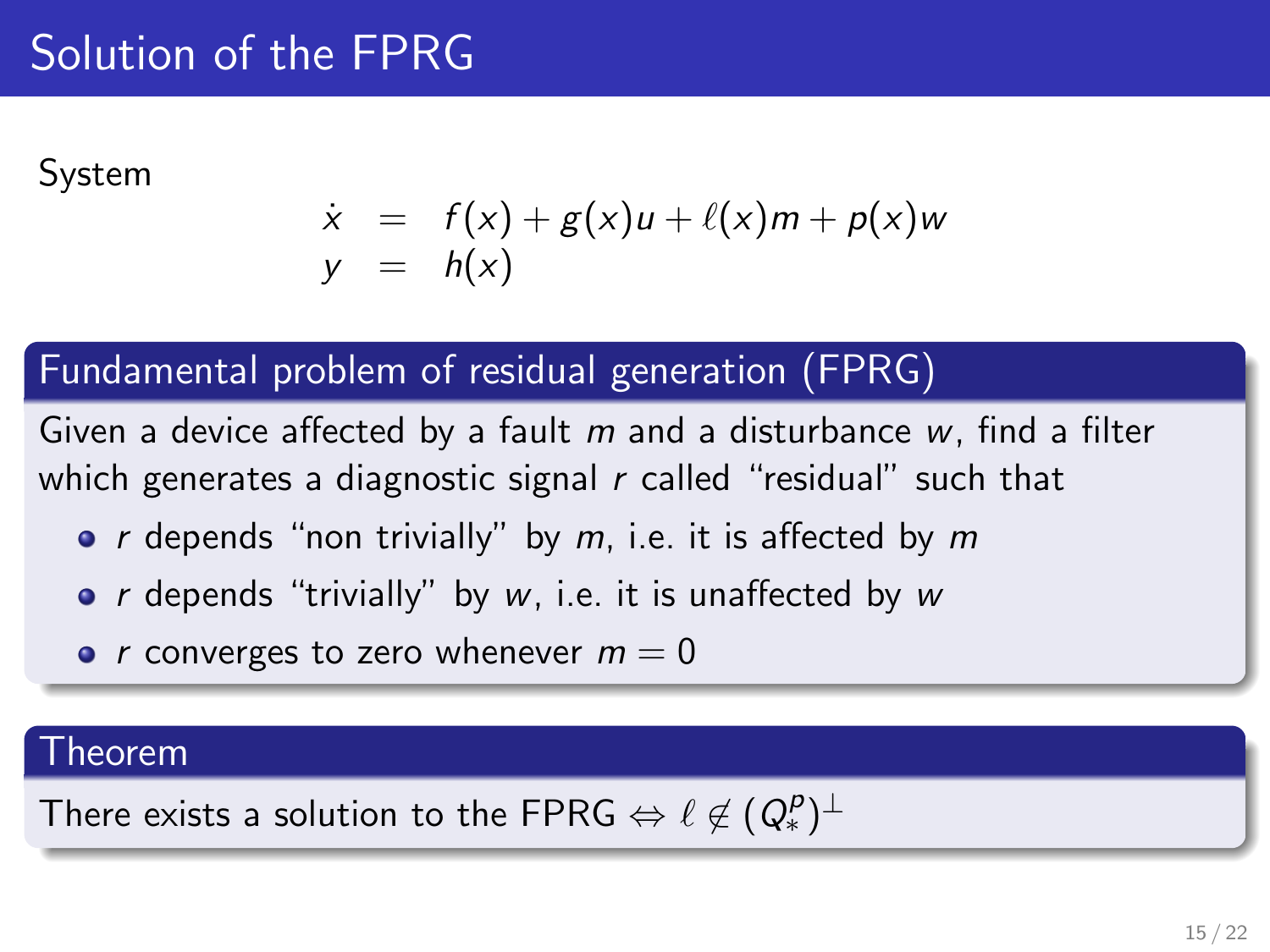# Synthesis of the diagnostic filter

$$
\ell \notin (Q_*^p)^\perp \text{ implies } \left( \begin{array}{c} z_1 \\ z_2 \\ z_3 \end{array} \right) = \Phi(x), \quad \left( \begin{array}{c} y_1 \\ y_2 \end{array} \right) = \Psi(y)
$$

so that

$$
\dot{z}_1 = f_1(z_1, z_2) + g_1(z_1, z_2)u + \ell_1(z)m \n\dot{z}_2 = f_2(z) + g_2(z)u + \ell_2(z)m + p_2(z)w \n\dot{z}_3 = f_3(z) + g_3(z)u + \ell_3(z)m + p_3(z)w \ny_1 = h_1(z_1) \ny_2 = z_2
$$

with

 $\bullet \ell_1(z) \neq 0$  for every z

•  $f_1, g_1, h_1$  (locally weakly) observable

DP-ISIDORI. A geometric approach to nonlinear fault detection and isolation. IEEE Transactions on Automatic Control, 46, 6 (2001), 853–865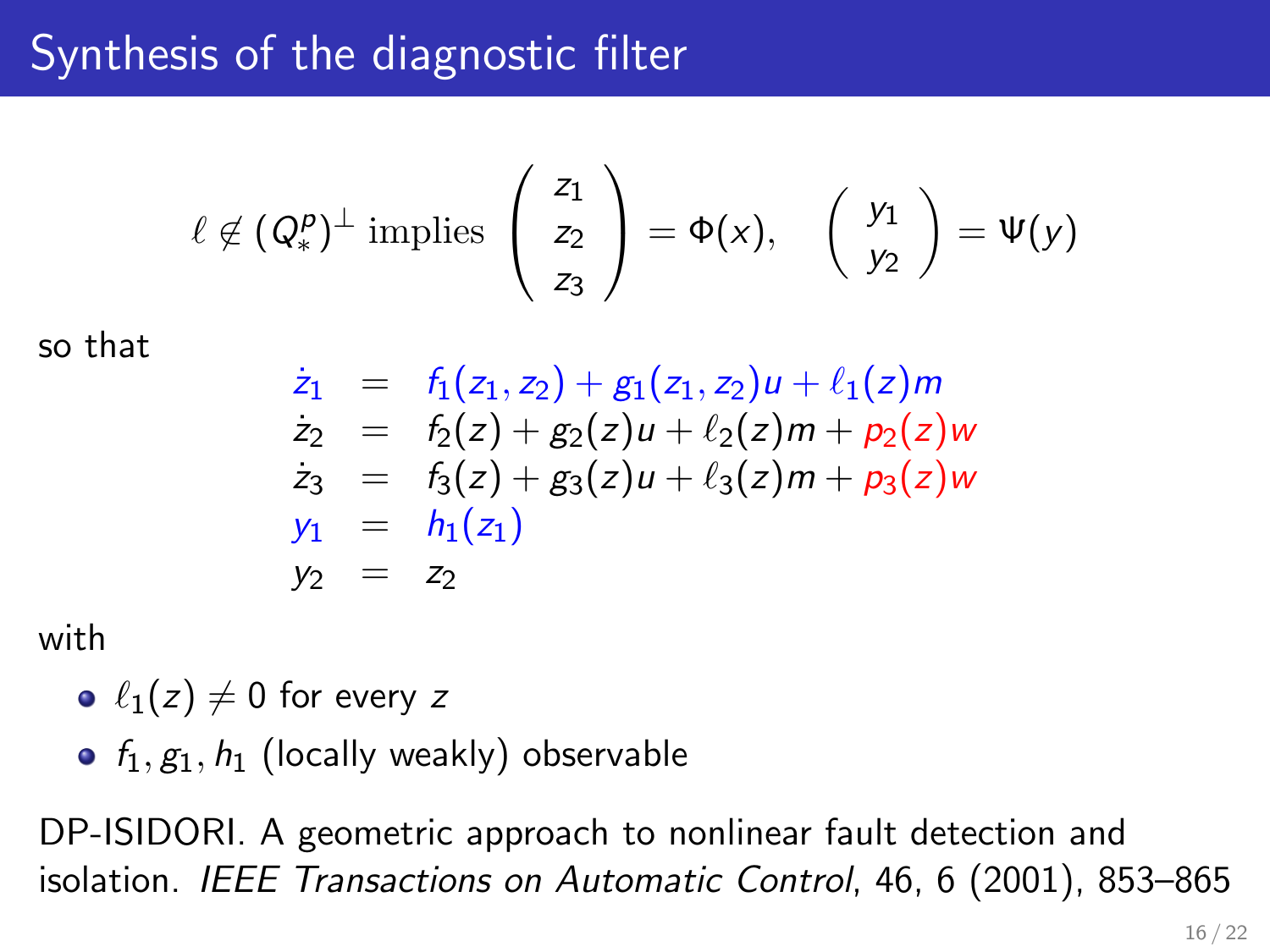# Solution of the FPRG

#### The process

$$
\dot{z}_1 = f_1(z_1, y_2) + g_1(z_1, y_2)u + \ell_1(z)m
$$

$$
y_1 = h_1(z_1), y_2 = z_2
$$

. . .

### The diagnostic filter

$$
\begin{array}{rcl}\n\dot{\xi} & = & \varphi(\xi, u, y) = f_1(\xi, y_2) + g_1(\xi, y_2)u + G(y_1 - h_1(\xi)) \\
r & = & \psi(\xi, y) = y_1 - h_1(\xi)\n\end{array}
$$

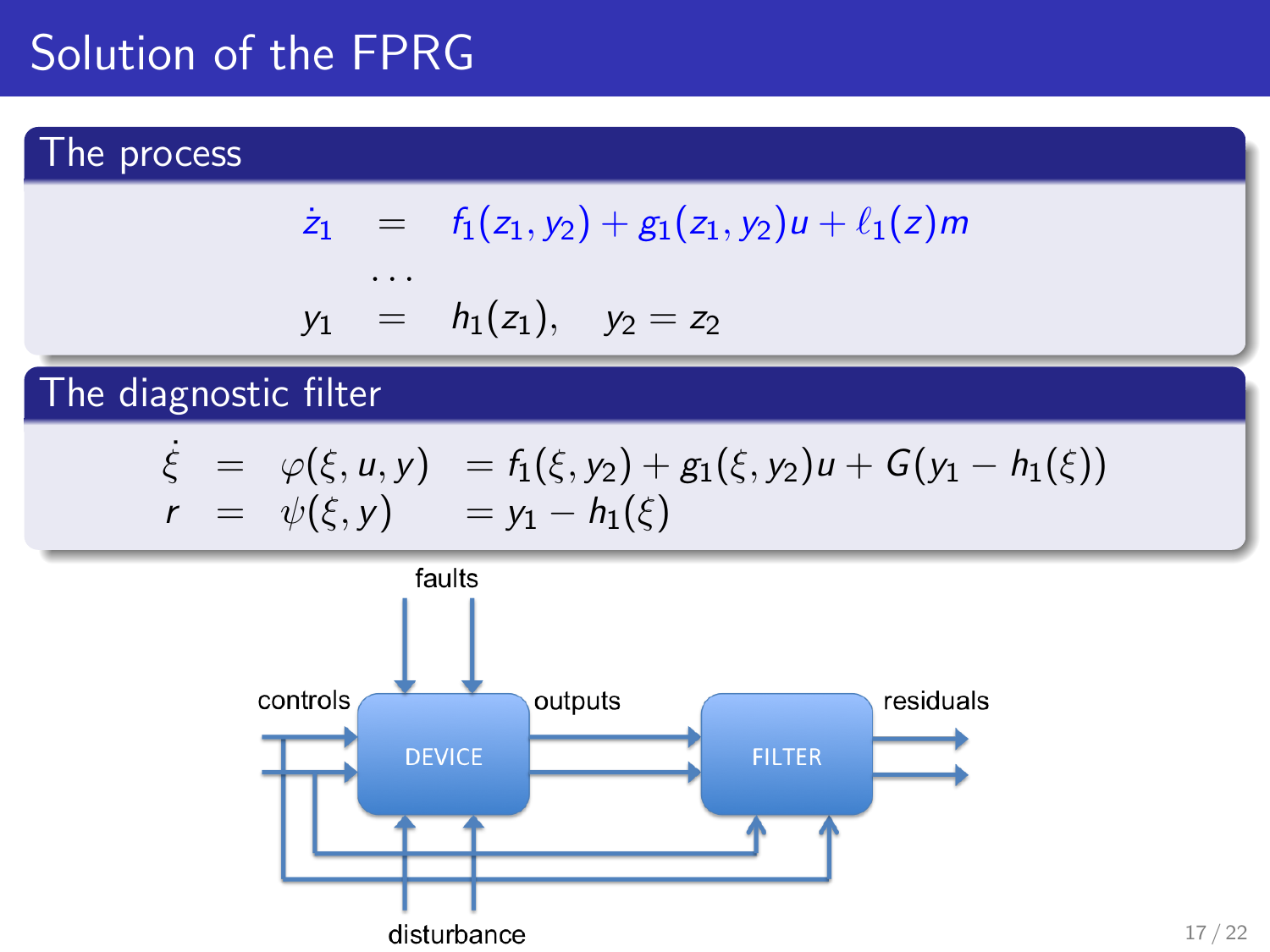The Washington Post

#### Posted at 12:44 PM ET, 11/18/2011

#### Foreign hackers targeted U.S. water plant in apparent malicious cyber attack, expert says

**By Ellen Nakashima** 

Foreign hackers caused a pump at an Illinois water plant to fail last week, according to a preliminary state report. Experts said the cyber-attack, if confirmed, would be the first known to have damaged one of the systems that supply Americans with water, electricity and other essentials of modern life.

A hacker succeeded in breaking in the control system of a pumping station turning one of the pumps on and off frequently until it burned out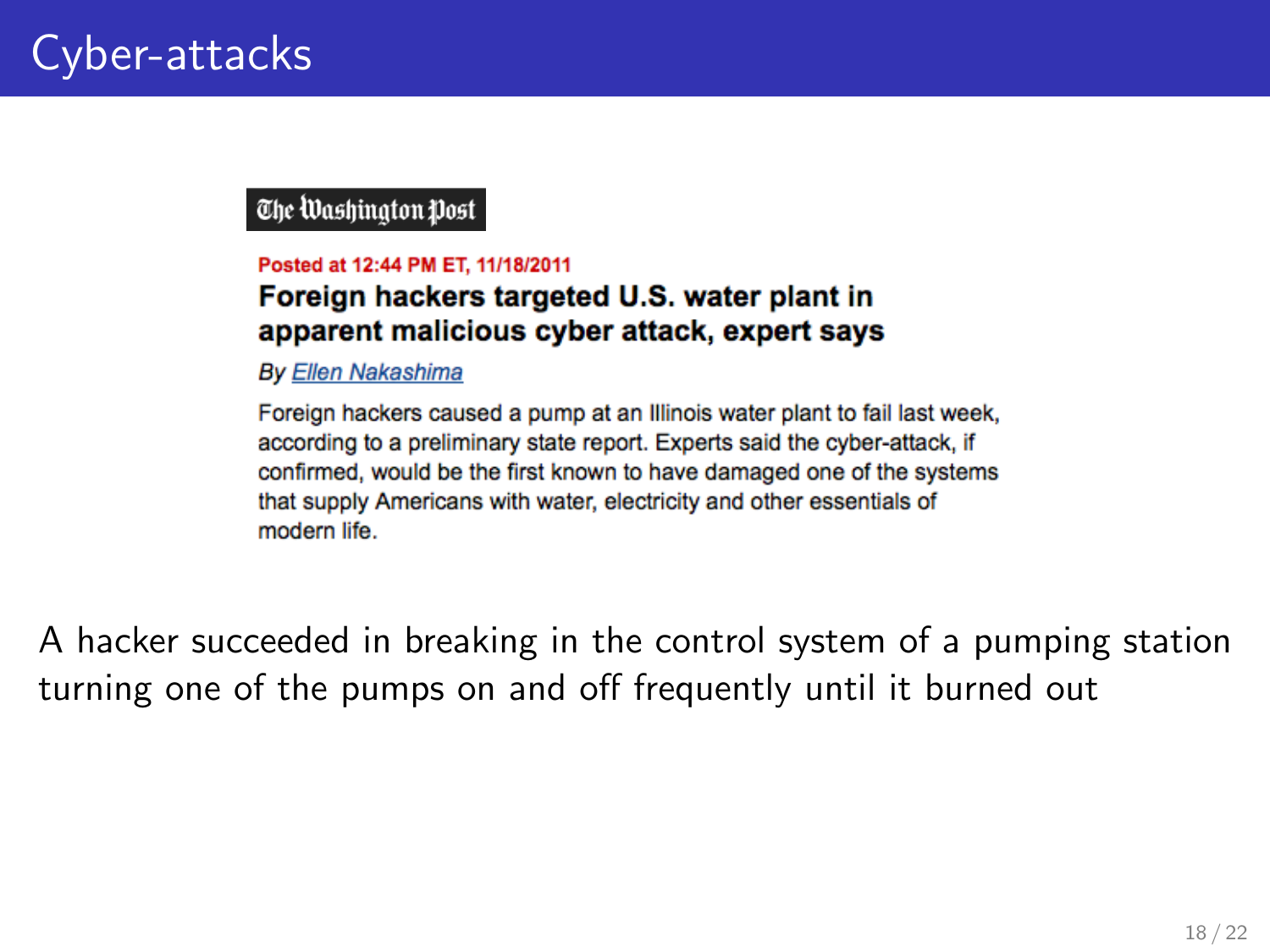- Networked Control Systems (NCS) are used to control large scale infrastructures (electric networks, gas and water distribution systems)
- The use of the network exposes the control system to possible external attacks
- Examples of these attacks include the so-called "deception attacks" in which the sensors measurements and the control actions are manipulated (for example with the addition of spurious signals) to compromise the functioning of the whole infrastructure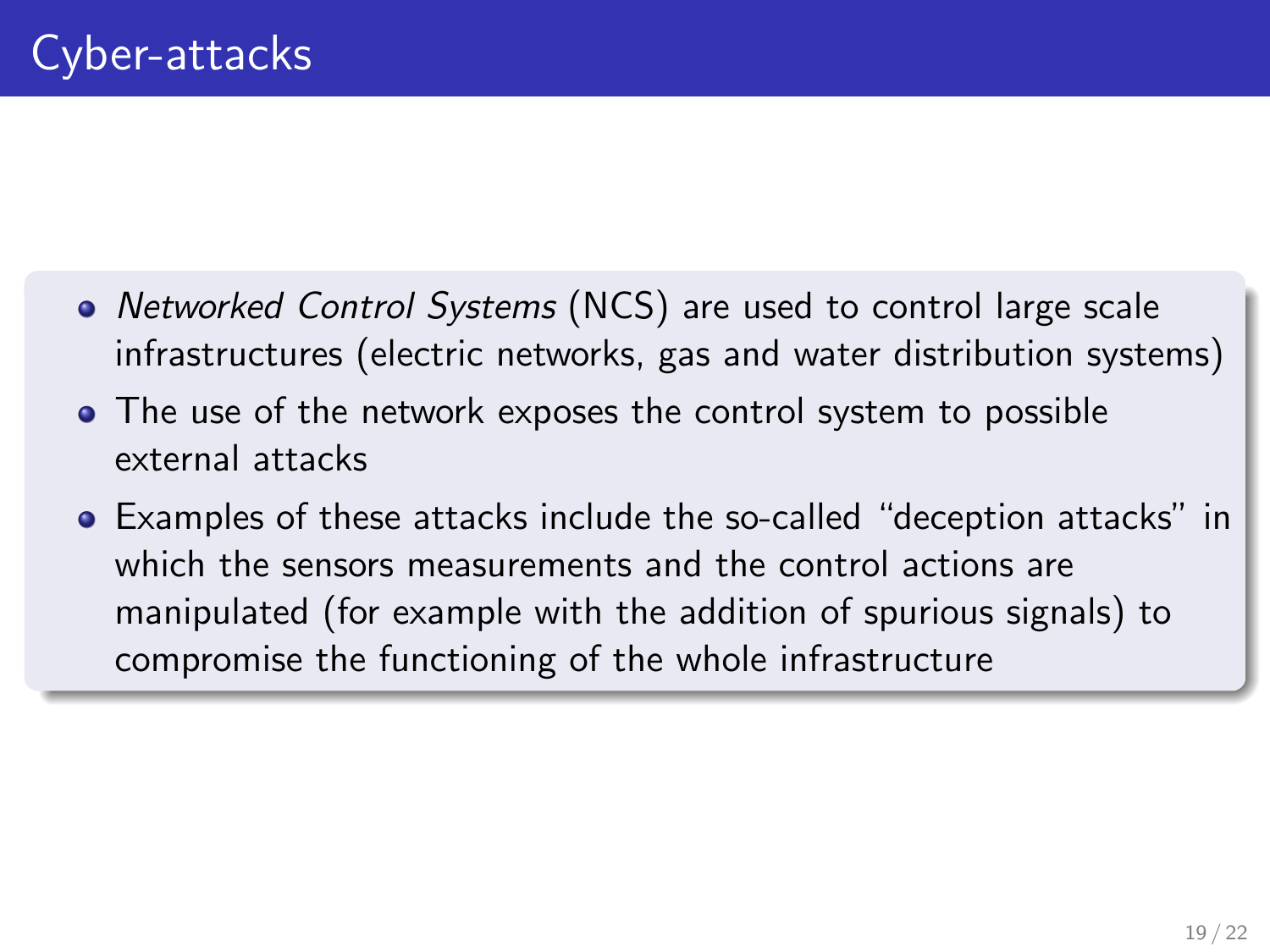# Hydraulic networks

Hydraulic networks consist of the interconnection of four kinds of components (pumps, valves, tanks and pipes)

There exist mathematical models to describe them

$$
\dot{s} = Dq
$$
  
\n
$$
\dot{q} = \varphi(D^Tq) + Bu
$$
  
\n
$$
y = h(q)
$$

where

- $\bullet$  s level in the tank, q flow in the pipes
- $\bullet$  y measured pressure,  $u$  actuator pressure
- $\bullet \varphi$  constitutive relation of the components
- $\bullet$  D incidence matrix (network topology)
- $\bullet$  B pumps location matrix in the network

DP-KALLESØE. Pressure regulation in nonlinear hydraulic networks. IEEE-TCST, 19(6) (2011), 1371–1383



Figure: L. Fabrizi. Water supply in small communities.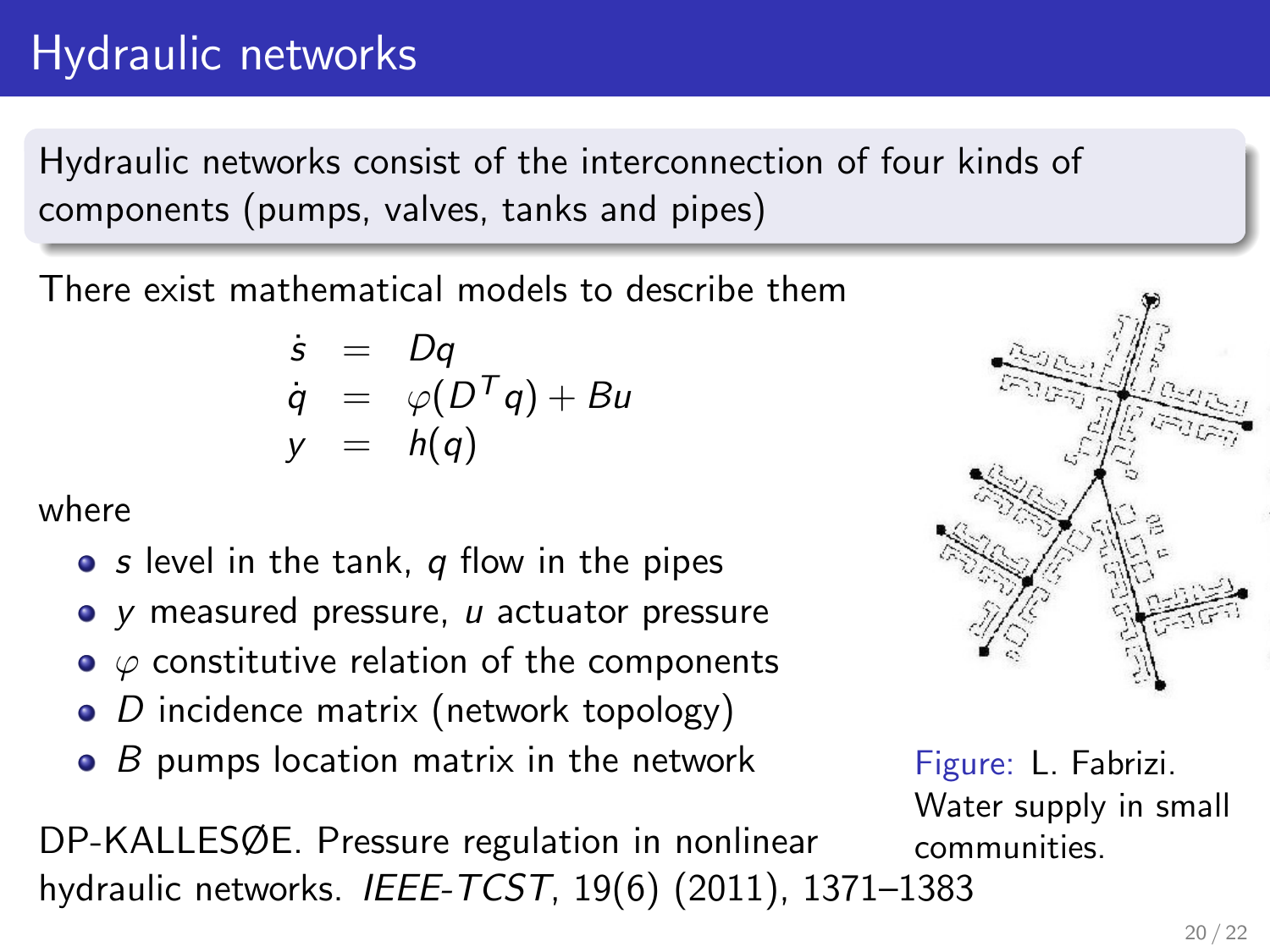### Attacks on hydraulic networks

Many type of attacks on the network can be included in the model



The geometric methods constitute a very powerful tool for the detection of cybernetic attacks.

#### Limitations

- The geometric methods lead to centralized filters
- The attacks are carried out by intelligent entities that may know the device they are attacking and the possible attack detectors